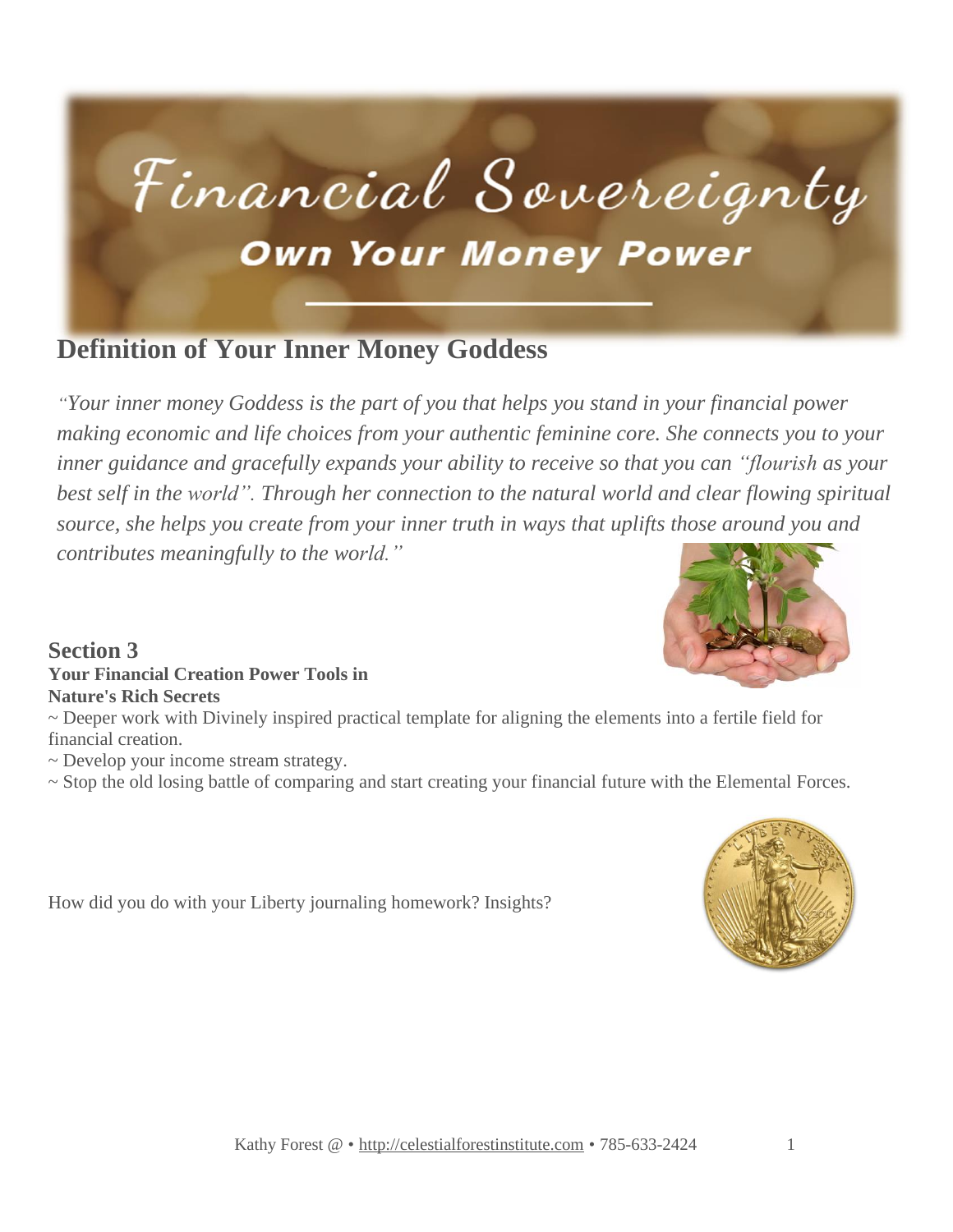### **Section 3 Your Financial Creation Power Tools Found in Nature's Rich Secrets**

**Deeper work with the Divinely inspired practical template for aligning the elements into a fertile field for financial creation.**



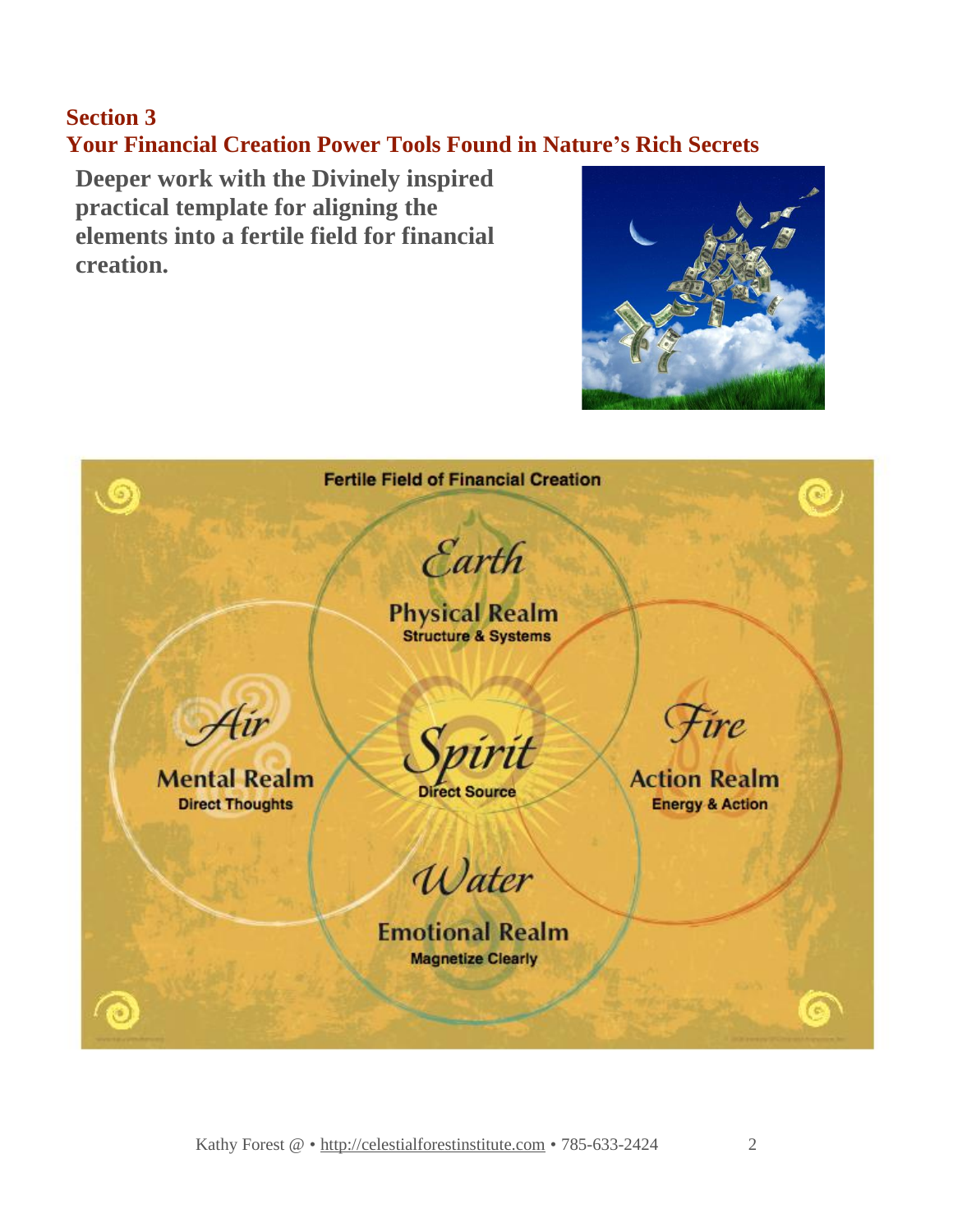As Spirit Flows In… Where are you Contracting & Withholding?



Where are you…Refusing to Open to Receive?

Refusing to Open to New Possibilities?

Refusing to Try Something Different?

Cling to Past Experiences?

Where are you Giving Without Expectation?

Where are you Receiving Without Limitation?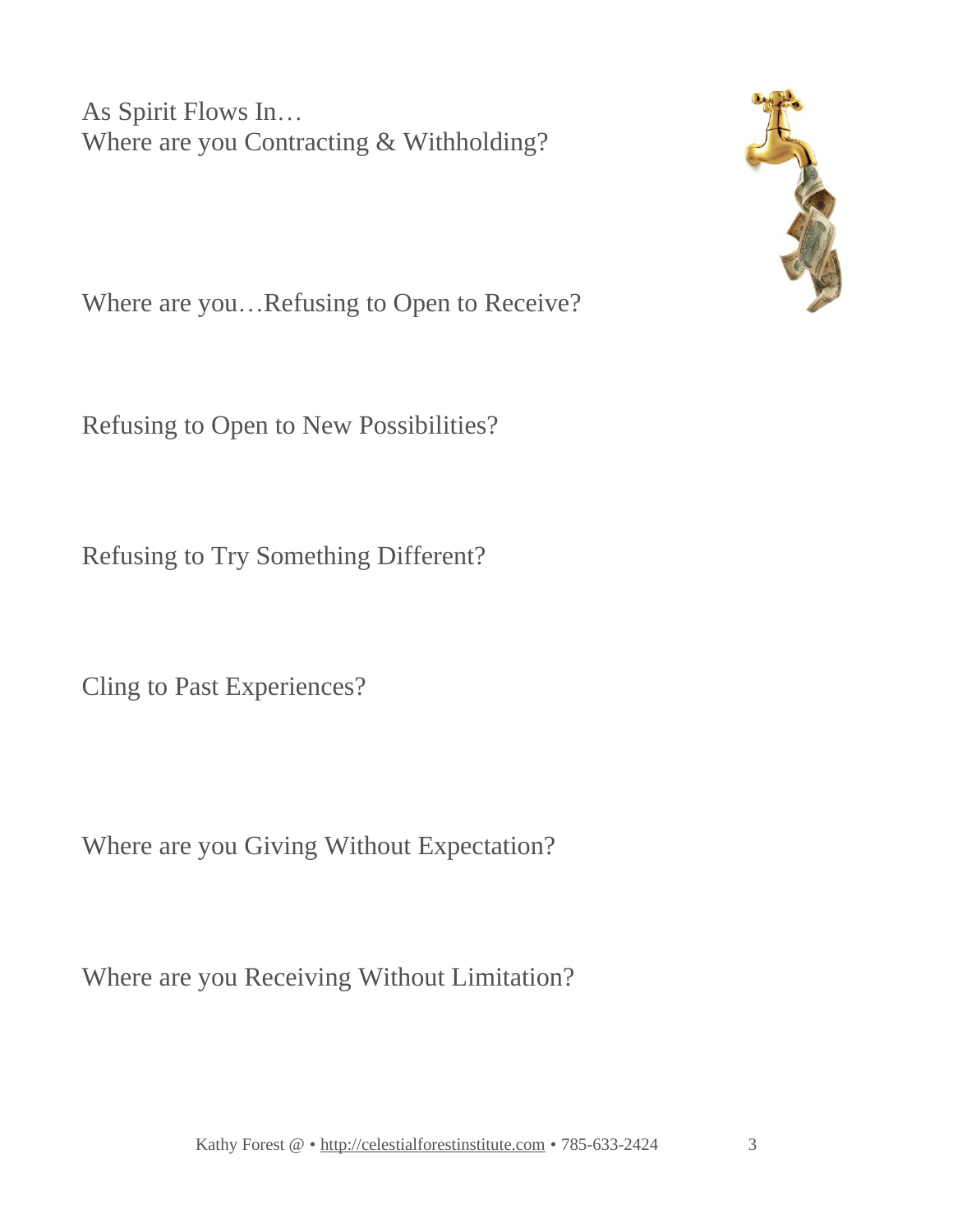**Sourced essence intersection between...**

Embodiment & Feeling  $+$ Thinking & Action = **CREATION** 

Said another way...Combine...

Your Essence Connection to Source  $+$ Earth Step-by-Step with Water Clear Magnetization  $+$ Air Direction & Vibration with Fire Action & Energy = **Creation** 



*"We have dreamed it: therefore it is. I have become convinced that everything we think and feel is merely perception: that our lives—individually as well as communally—are molded around such perception: and that if we want to change, we must alter our perception. When we give our energy to a different dream, the world is transformed. To create a new world, we must first create a new dream."*

- John Perkins, *The World Is As You Dream It*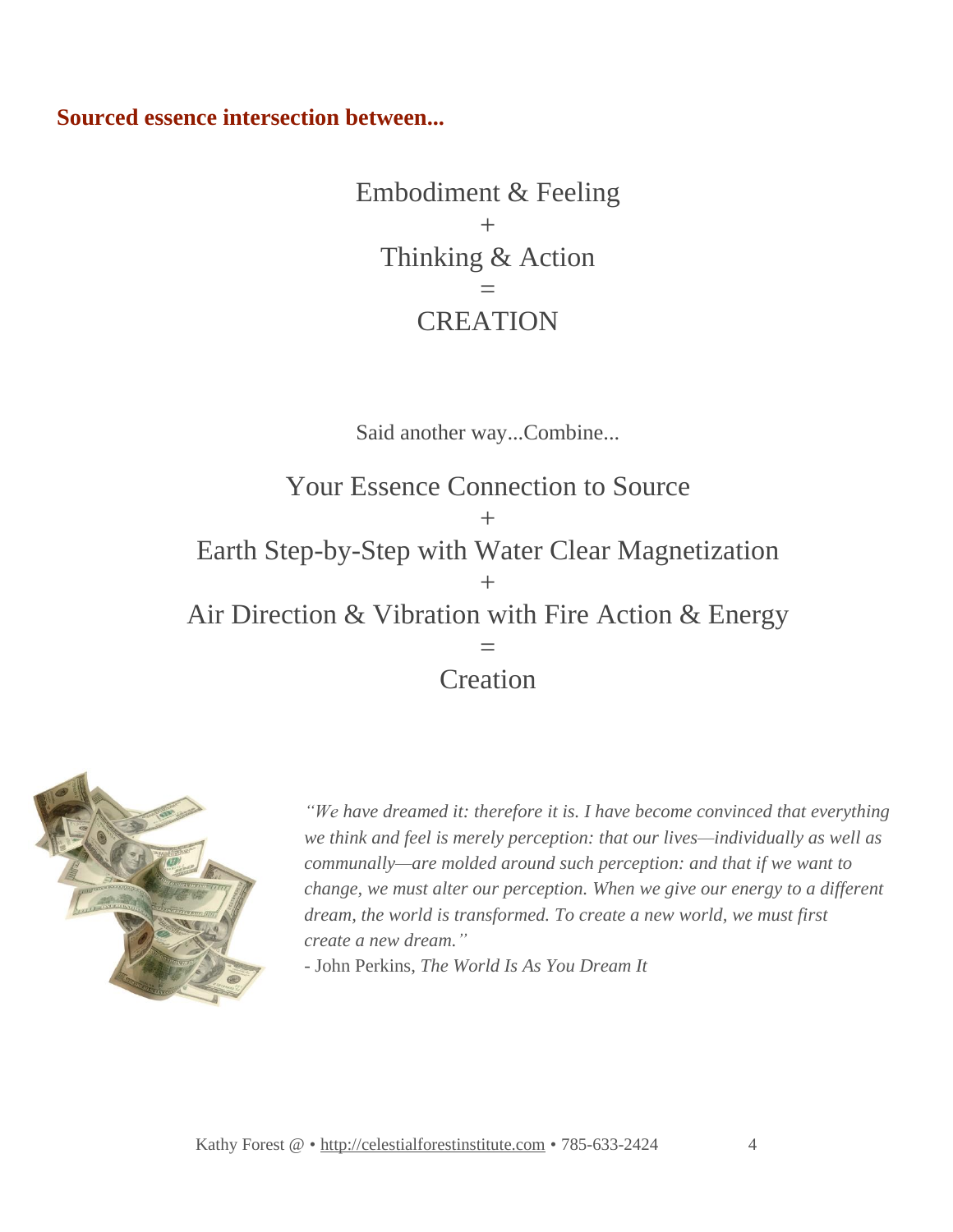

What insights do you have from the CASHFLOW Quadrant?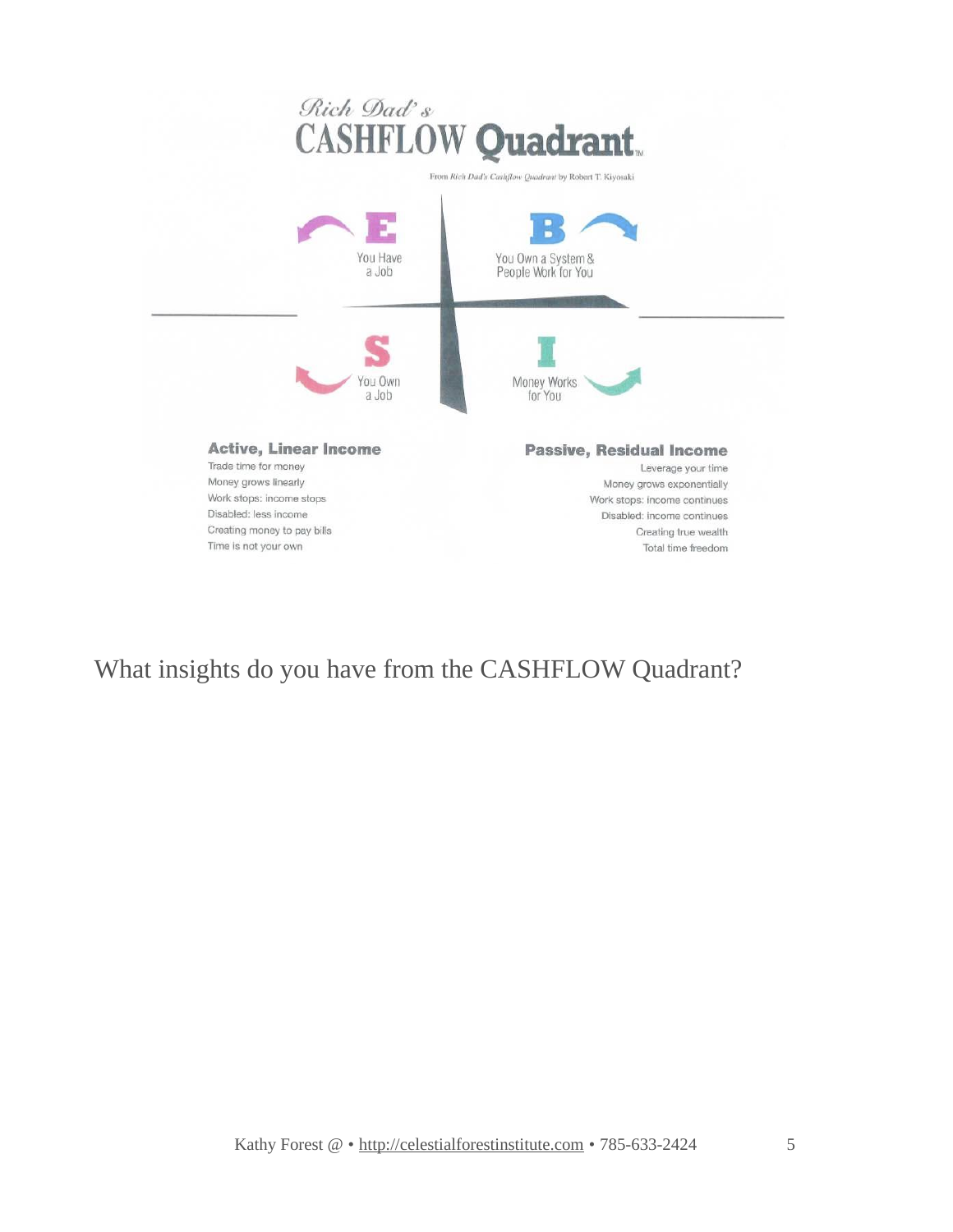

**Active Working Income Passive Residual Income Combination**

How you feel right now about income streams?

Where are you closed down to income stream possibilities?

Any new ideas open for you?

What income stream strategies do you want to energize?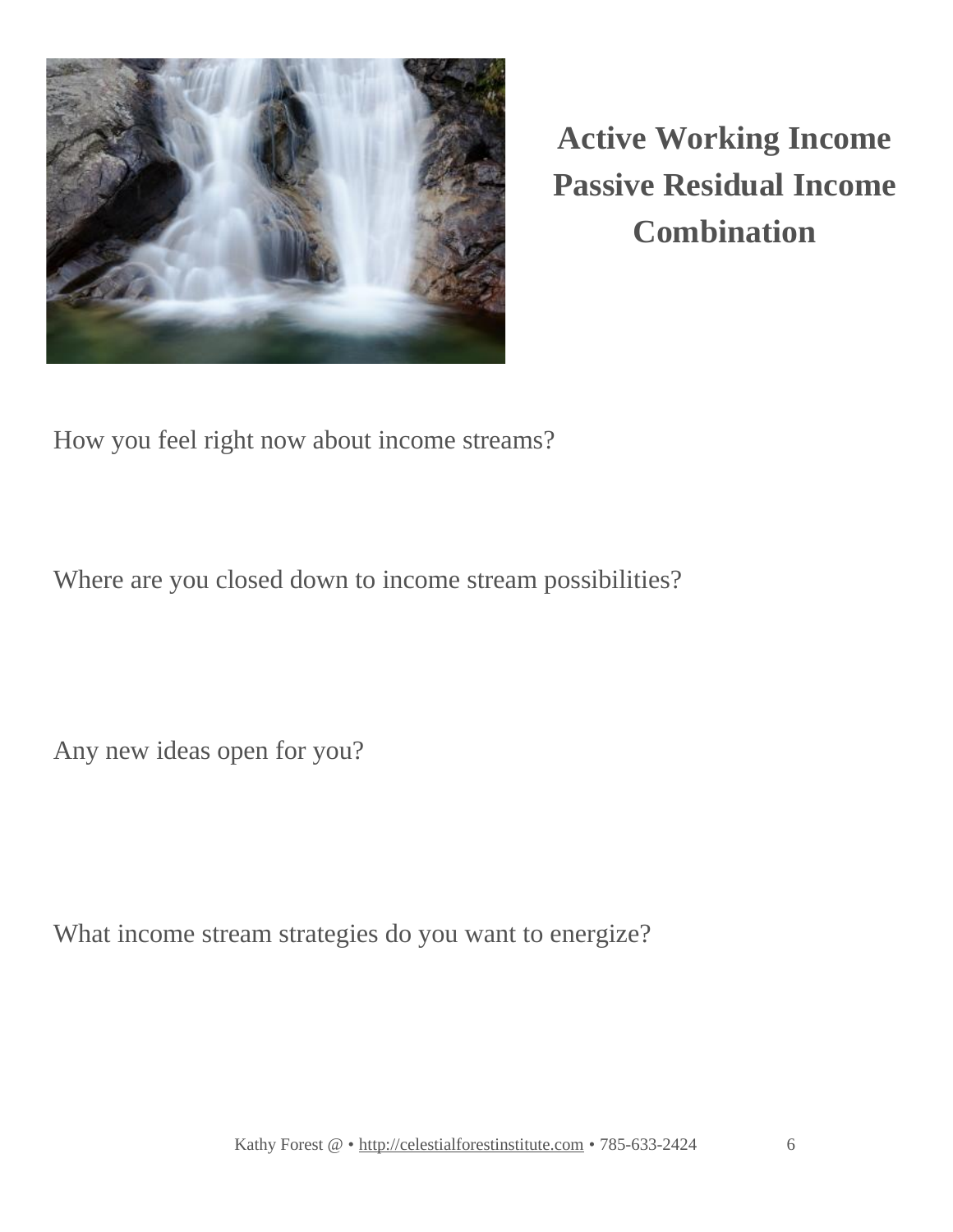*"To think what you want to think is to think TRUTH regardless of appearances. There is no labor from which most people shrink as they do from that of sustained and consecutive thought; it is the hardest work in the world. This is especially true when truth is contrary to appearances. Every appearance in the visible world tends to produce corresponding form in the mind that observes it. This can only be prevented by holding the thought of the TRUTH.*

*It requires power to think health when surrounded by the appearances of disease, or to think riches when in the midst of the appearances of poverty. But, she\* who acquires this power becomes a master mind. She\* can conquer fate; she\* can have what she\* wants. \*My gender change*

*- Wallace Wattles, The Science of Getting Rich*

Elemental Insights:



*"The only thing that grows is that which you give energy to." -* Ralph Waldo Emerson